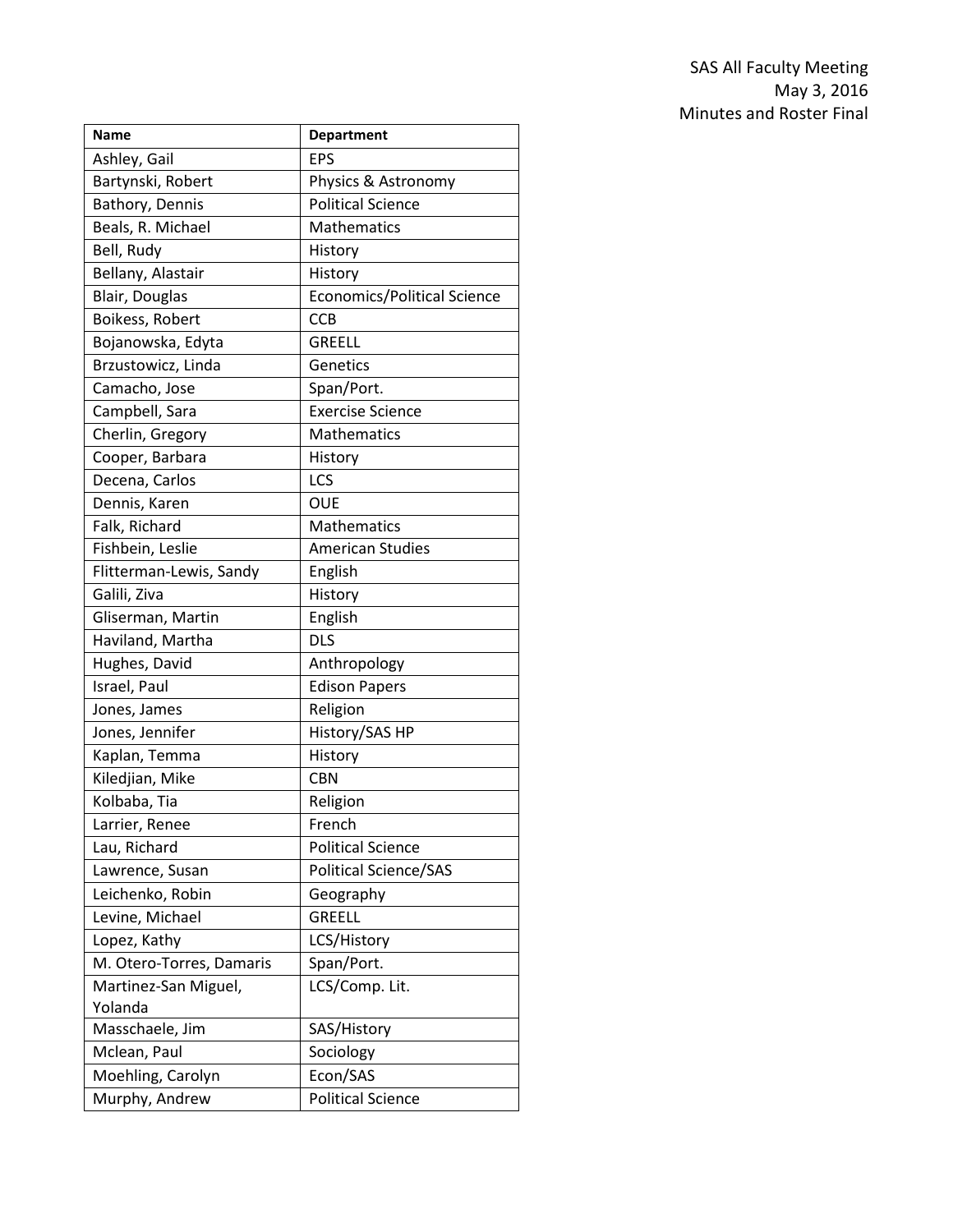| Parker, Andrew     | French/Comp. Lit.       |
|--------------------|-------------------------|
| Piehl, Anne        | Economics               |
| Piroux, Lorraine   | French                  |
| Ramsamy, Edward    | Africana Studies        |
| Rendsberg, Gary    | Jewish Studies          |
| Rennie, Nicholas   | <b>GREELL</b>           |
| Robolin, Stephanie | English                 |
| Rockland, Michael  | <b>American Studies</b> |
| Safir, Ken         | Linguistics             |
| Scanlon, Larry     | English                 |
| Schalow, Paul      | Asian Languages and     |
|                    | Cultures                |
| Scott, Kathleen    | <b>CBN</b>              |
| Shandler, Jeffrey  | Jewish Studies          |
| Sharp, Jane        | Art History             |
| Sheflin, Neil      | Economics               |
| Shockley, Evie     | English                 |
| Sidlauskas, Susan  | Art History             |
| Siegel, Jonah      | English                 |
| Sinkoff, Nancy     | Jewish Studies/History  |
| Smith, D. Randall  | Sociology               |
| Song, Weijie       | Asian Languages and     |
|                    | Cultures                |
| Sopher, Barry      | Economics               |
| Stevens, Camilla   | LCS                     |
| Stoerger, Sharon   | SC&I                    |
| Swenson, James     | <b>SAS Deans Office</b> |
| Tartakoff, Paola   | Jewish Studies          |
| Tesar, Bruce B.    | Linguistics             |
| Thuno, Erik        | Art History             |
| Walker, Janet      | Asian Languages and     |
|                    | Cultures                |
| Wasserman, Mark    | History                 |
| Weingart, Michael  | Mathematics             |
| White, Eugene      | Economics               |
| Yanni, Carla       | Art History             |
| Zervigon, Andres   | Art History             |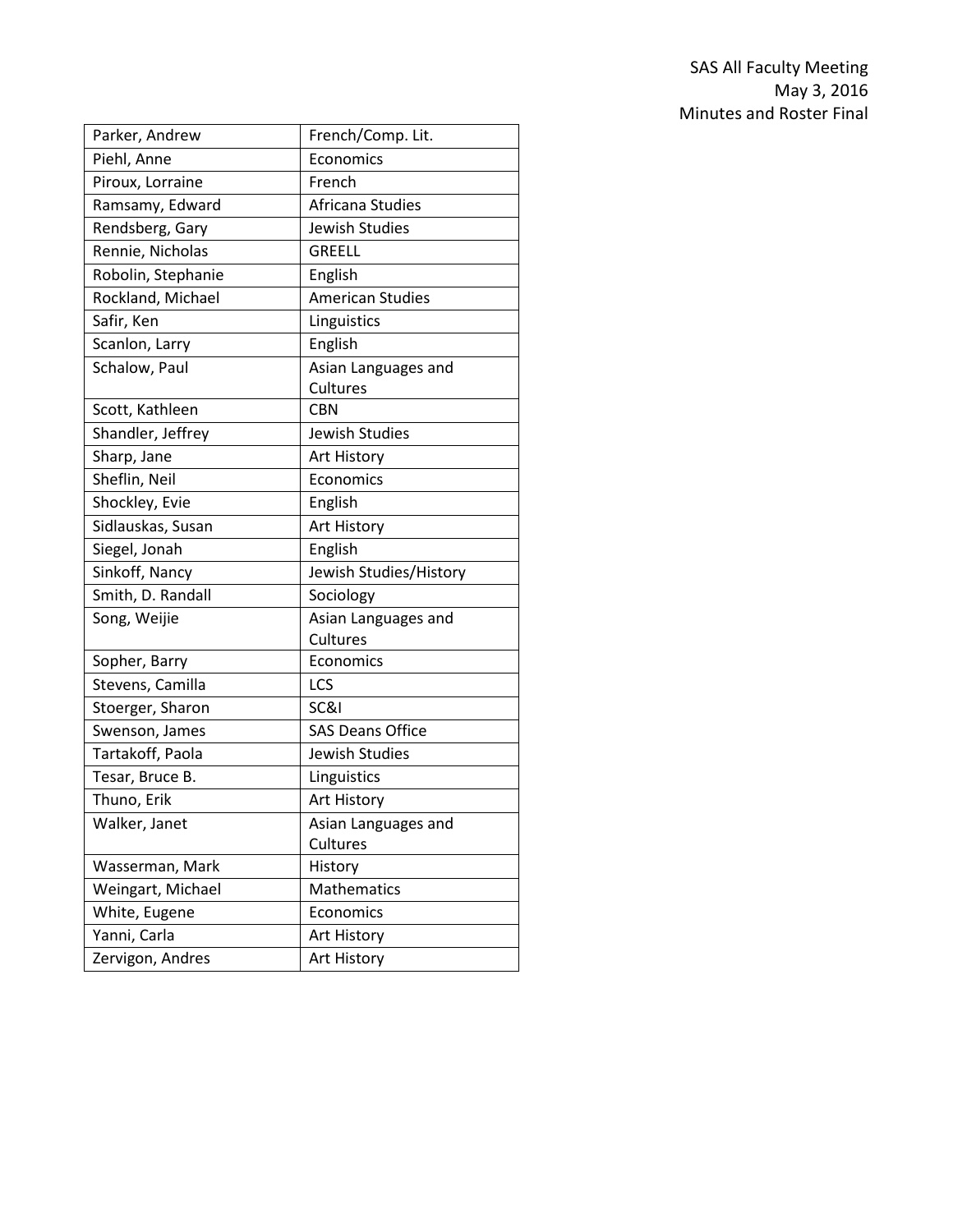1. Peter March (Mathematics), Executive Dean of SAS, called the meeting to order at 10:07 am. The agenda was approved. The minutes from the December 2015 meeting were approved.

2. SAS recipients of the 2015-2016 Year-End Awards were recognized.

3. Report from the Core Requirements Committee (CRC)- Larry Scanlon, Committee Chair provided the report.

The CRC recommended 31 courses for initial Core certification and 4 courses for revised Core certification. 30 of these courses are in SAS, 1 is in SCI, 4 are in SEBS. There is also one retirement of a course from the core (due to a number change).

Questions from faculty ensued about: 1) number of courses that are currently in the Core (answer was roughly 700+; 680 without cross-listings) and 2) connection between CRC certification and the Core Evaluation Committee (answer was that CRC work is continuing in parallel with CEC).

4. Report from the Curriculum Committee – Dennis Bathory, Committee Chair provided the report.

The work of the committee included consideration of a number of changes in the economics program including new courses, re-working of existing courses and several proposals of new certificates. The Department of Exercise Science and Sports Studies will be renamed as the Department of Kinesiology and Health. Regarding online and hybrid courses - approximately 12 new courses were added, so that there are now more than 100 total courses of this type in SAS.

Committee chair noted that courses which have already been approved and are being proposed for online approval only need approval of the Curriculum Committee; such courses do not need approval of SAS faculty because they have already been approved.

The report was approved. Additional details are as follows:

-45 new courses were approved.

-39 course changes were approved.

- -3 course drops were approved.
- -New major in Global Humanities was approved.
- -4 new Economics certificates were approved.
- -Changes to requirements for a number of majors and minors were approved.

Questions ensued about when newly-approved courses appear on the master course list. Faculty expressed interest in having courses appear as quickly as possible. Response was to advise departments to submit course proposals as early as possible if they are intended to run during the next semester.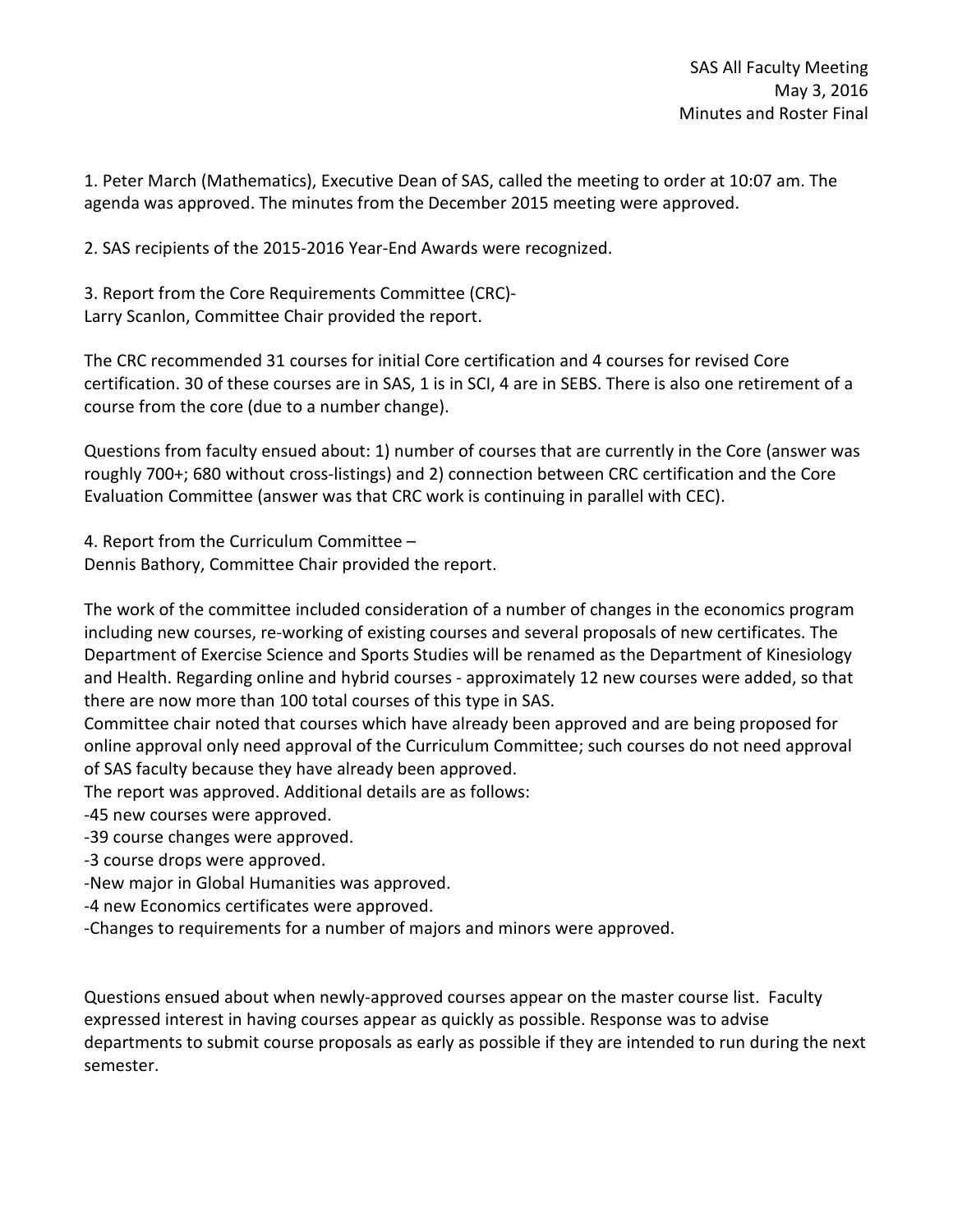5. Report from the Core Evaluation Committee (CEC) - Barry Sopher, Committee Chair, provided the report.

Surveys of faculty and students will be conducted by the CEC in Fall 2016. The plan is to have a final report from the CEC for the December 2016 SAS meeting.

The CEC has had a number of focus groups with students. Feedback is that students understand the need for general education requirements but there is a fair amount of confusion. The committee is hearing from students that there is a need for more communication about which core courses will be run and when (e.g., knowing that a course will be offered every Fall semester), to help students with planning their courses of study.

CEC committee consensus thoughts (to date) are as follows: need for consideration and simplification of core learning goals; need for consideration of diversity requirement and foreign language requirement; need for some changes in governance of CRC, especially with respect to how courses are approved and whether there might be a need for a "sunset" of courses or review of courses after five years.

Questions from faculty ensued about the outcomes of the March 4 meeting with SAS faculty and the CEC on a range of issues, including the possibility of going back to distribution requirements, whether all courses should count in the core, and whether the school should simply maintain the current approach.

Dean March provided clarification about the goals of the CEC: 1. Assessment of strengths and weaknesses of current core; and 2. Recommendations for changes to the Core.

Questions and discussion ensued about making interim changes to the core, the value of assessment, the need for consolidation of learning goals, side effects of core, governance, the need for the core to represent the distinction and rigor of SAS; requirements for assessment by our accreditation institution.

Information was requested about enrollments in non-core courses and cancellation of non-core courses.

# 6. Dean's Report

# **Commencement/Convocation Update:**

With President Obama's participation, the secret service will be on campus beginning May 9. They will control security for the event. There are some new logistical issues here.

For convocation, the SAS students need to be ordered in some fashion. Last time, this was done by major. This year, the students will be alphabetized. The start time of the Convocation has been changed to 3:00pm. Convocation is open to all; tickets are not required. Bill Moyers will be the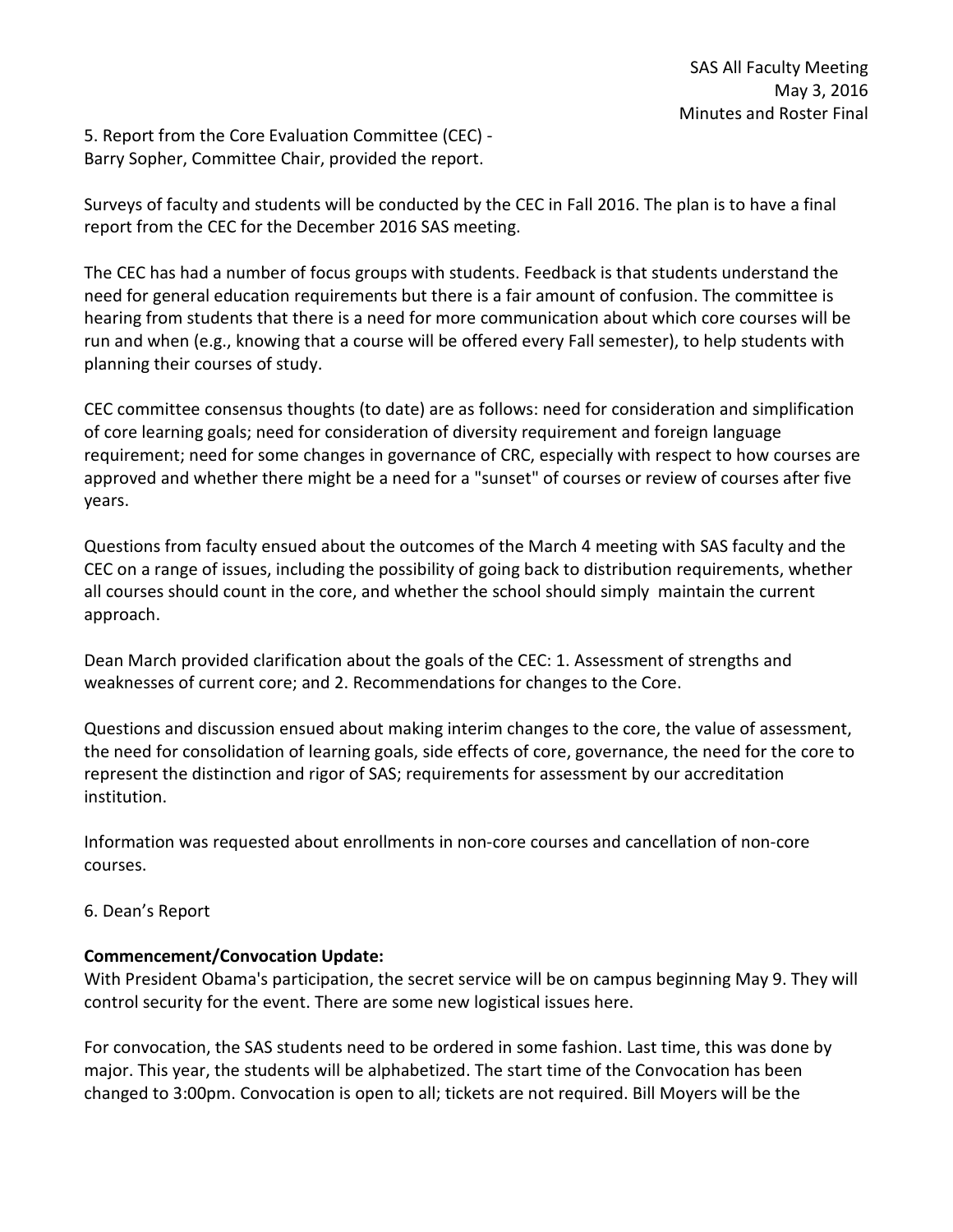Convocation speaker.

For commencement, flag-carrying faculty will be able to go. Flag-carriers are part of the "convocation stage party." There will likely be more faculty tickets available but Dean March is not sure how many and who will get them. There is no longer any way to volunteer.

Questions and discussion ensued about the need for and value of individual recognition at convocation, organizing students by majors versus organizing by alphabet.

## **Budget Update**

SAS will close the fiscal year with a balanced budget without further extraordinary measures. This is the end of a period of five years of austerity. (Dean March expressed thanks to Rick Falk for setting SAS on this path). SAS now has 42 fewer tenure-track faculty than it did four years ago. SAS also eliminated many positions and left many other positions unfilled. During this period, Rutgers also experiencing rising tuition and enrollments.

In terms of the plan going forward, Dean March stated that SAS now controls its own destiny: SAS has control over surplus and can re-invest those funds; Uncommitted funds stay in SAS; the problem with austerity is that SAS has gotten used to thinking small. Dean March recommended that we need to think big again; need to think ambitiously; need to generate big ideas; need to elicit visions for the future from each unit.

For next year: SAS will be paying attention to enrollments and implications for revenue. SAS will also be trying to manage costs to end up on the positive side next year. There is still uncertainty about how state support will be distributed among the schools.

Questions and discussion ensued about whether there would be a surplus and how it might be used, SAS's former operating budget deficit of \$17 million, the sources of that deficit, and how that deficit was reduced.

### **Hiring**

An email has been sent out to department chairs to request hiring priorities. Dean March will authorize a subset of these proposals as soon as he has budget clarity (this is expected late June or early July at the latest).

### **Strategic Plan**

The plan has gone to press. Dean March requests that faculty and staff contact his office with any suggestions for individuals who should receive a copy of the plan

### **Task Forces**

There are many task forces currently operating which affect SAS directly or indirectly. These include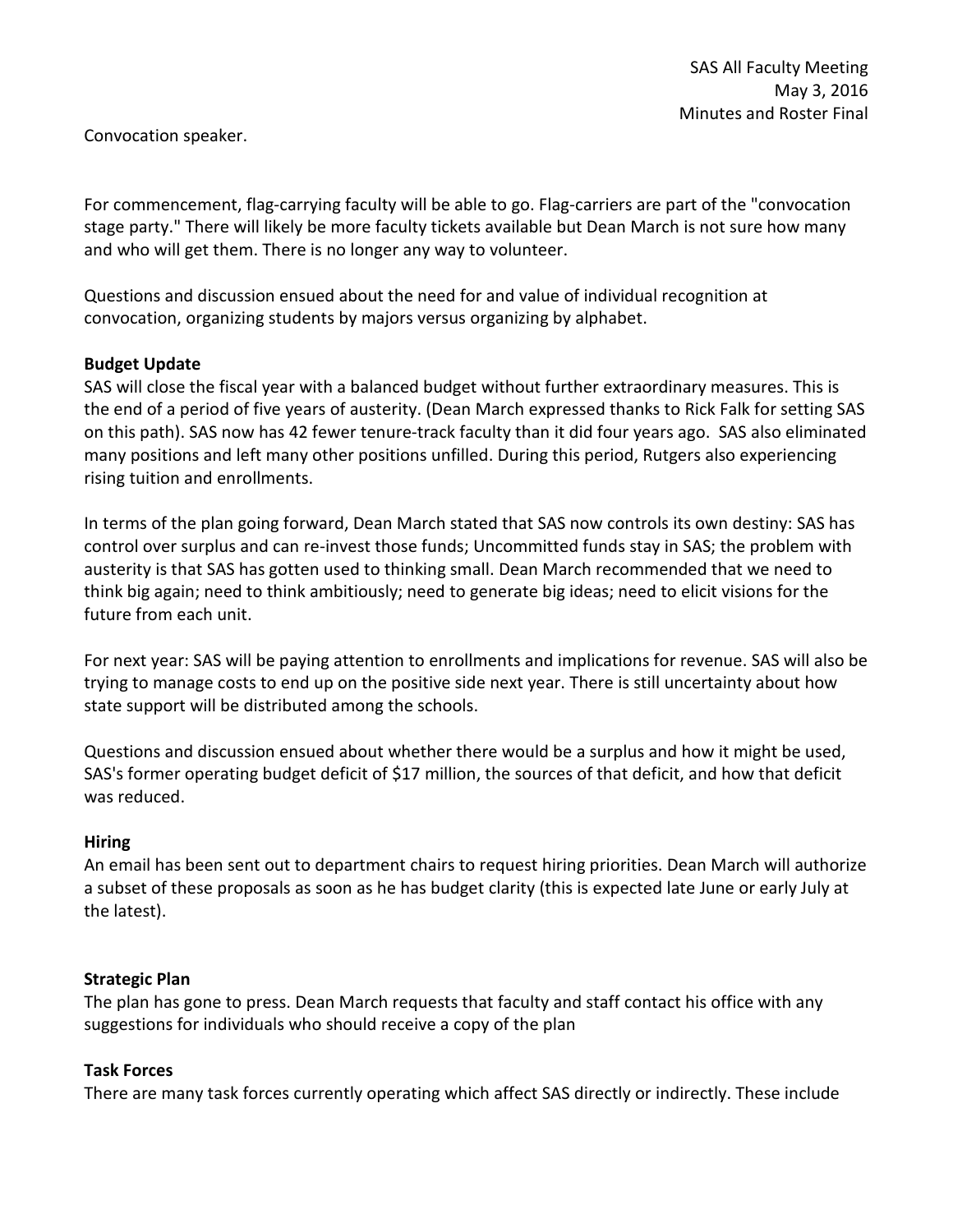(list may not be complete):

*President's Task Forces*

University restructuring On-line Teaching and Learning Future of the Humanities

*Chancellor's Task Forces*

Area Studies

Enslaved and Disenfranchised Populations in Rutgers History

Inclusion and Community Values

New Brunswick Language Requirement. (Brief comment from Dean Swenson: This task force is being formed and will give an interim report by December 2016 and a report by March. Idea is that there will be something in place for SAS to discuss at the meeting a year from now.)

Scheduling, Registration, Transportation and Housing Efficiencies

*SAS Task Forces*

Core Evaluation Committee Materials Science and Engineering

7. Academic Analytics

Faculty put forward a petition for discussion of Academic Analytics (AA) at the meeting.

There was a lengthy discussion about faculty access to personal files in Academic Analytics (AA) and several faculty expressed concerns about the March 1 deadline set forth in the Faculty Resolution on Academic Analytics.

Dean March responded that he has been in discussion with the Chancellor on this issue and that the Chancellor has expressed a commitment to give every faculty member access to their own record in AA and to have a process through which faculty members can correct their AA records.

Questions and comments from faculty continued concerning why access was not yet granted, and whether SAS can give access to departments and faculty.

Dean March responded that there is a need to wait for the chancellor's guidance on this and get a clear and systematic process in place.

Questions and comments from faculty continued about the need for further discussion and consideration of criteria in AA, whether faculty can give feedback, nationally recognized problems with AA, how SAS is using AA, whether AA is a technocratic practice of surveillance, and whether AA is appropriate for fields that don't use DOI.

Dean March noted that SAS does not currently use AA to make decisions and that the intended purpose of AA is to make comparisons, e.g. comparison of physics at Rutgers with physics at Illinois.

Questions and comments ensued about need to be sure that the data AA is collecting is relevant, that